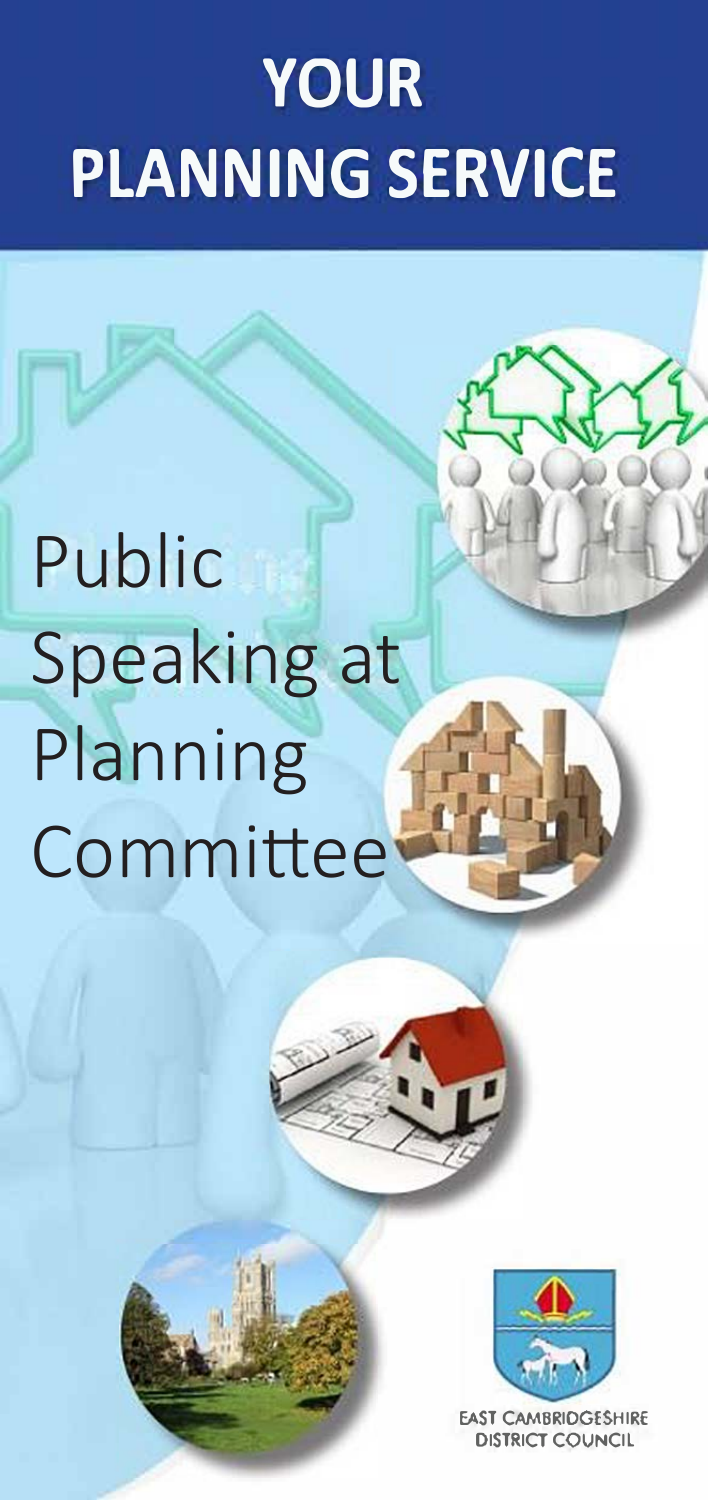The District Council is committed to extending public involvement in the planning process. As part of that process Planning Committee meetings are usually held on the first Wednesday of the month, although other meetings can be arranged, as required.

#### **How does the Planning Committee work?**

The majority of applications are determined by officers under delegated powers. Only a small proportion of applications are debated by the Planning Committee and these will usually be applications which are more controversial, or where there are significant implications that might result from the proposed development. Committee members must consider each planning application on its own individual merits, taking into account current legislation and national/ local planning policy. Details of the committee members can be found on our website.

## **What issues are considered at Planning Committee?**

The issues considered at Planning Committee must be relevant planning considerations and may include the following:

- National and local planning policy;
- Government planning guidance;
- Planning law and previous decisions;
- Highways safety and traffic;
- Noise, disturbances and smells;
- Residential amenity
- Design, appearance and layout;
- Impact on trees, listed buildings and conservation areas.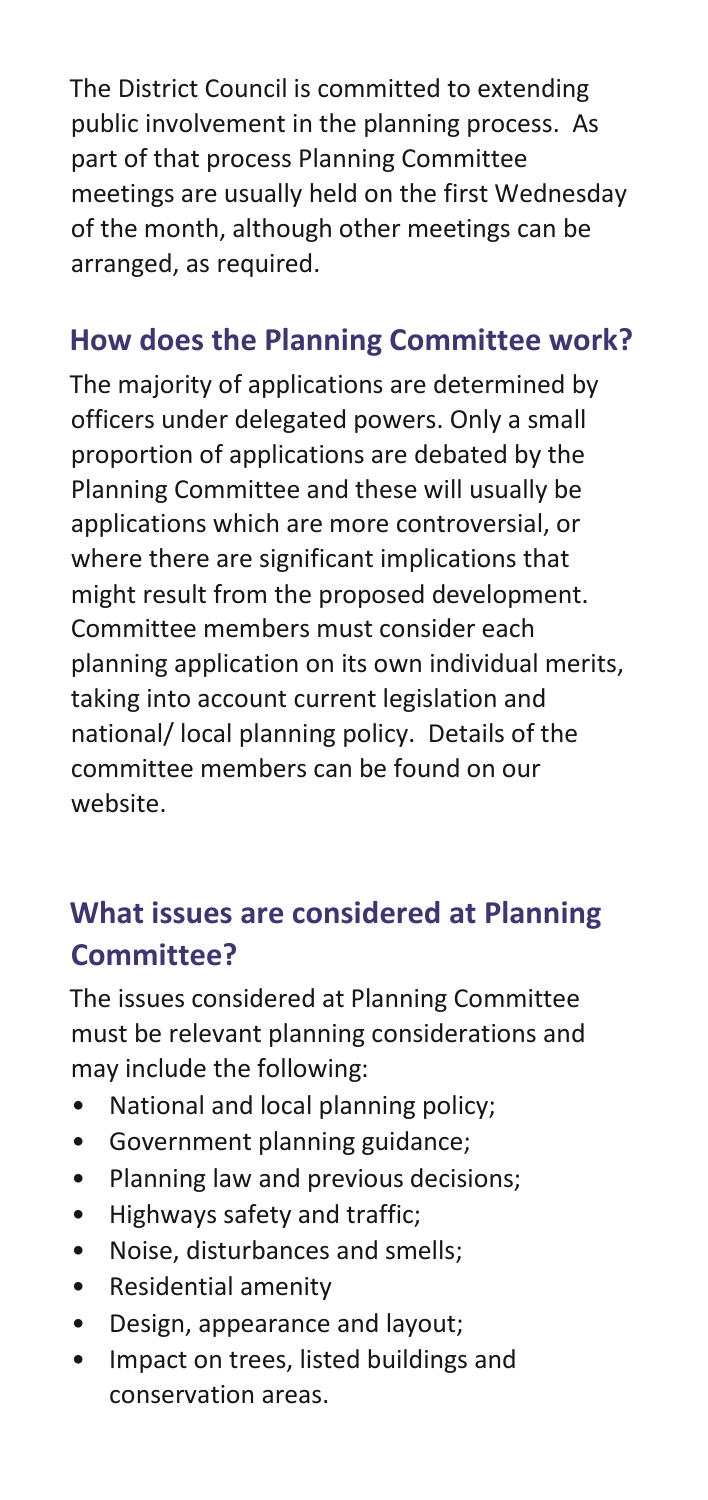The following issues are not valid planning considerations and will not be considered at committee.

- Matters covered by other laws and legislation;
- Boundaries or land disputes;
- Developer morals or motives;
- Suspected future development;
- Loss of views over other people's land;
- Effects on property values;
- Personal matters.

# **How can I find out when or if an application will be considered at committee?**

The Planning Committee usually meets on the first Wednesday of each month, although this does not prevent an extraordinary meeting taking place if required. The agenda is published at least five working days before the meeting (normally Tuesday of the week before the meeting), and copies will be available from the main reception at the Grange and at public libraries. The agenda will also be available on the Council's website, on the day of publication. It is up to you to check whether a particular application is on the agenda.

## **What happens at Planning Committee?**

Normally on the morning of Planning Committee, the Committee Members will visit the application sites on the agenda. Members are there to look at the site and its surroundings and may not engage with the public during the visit.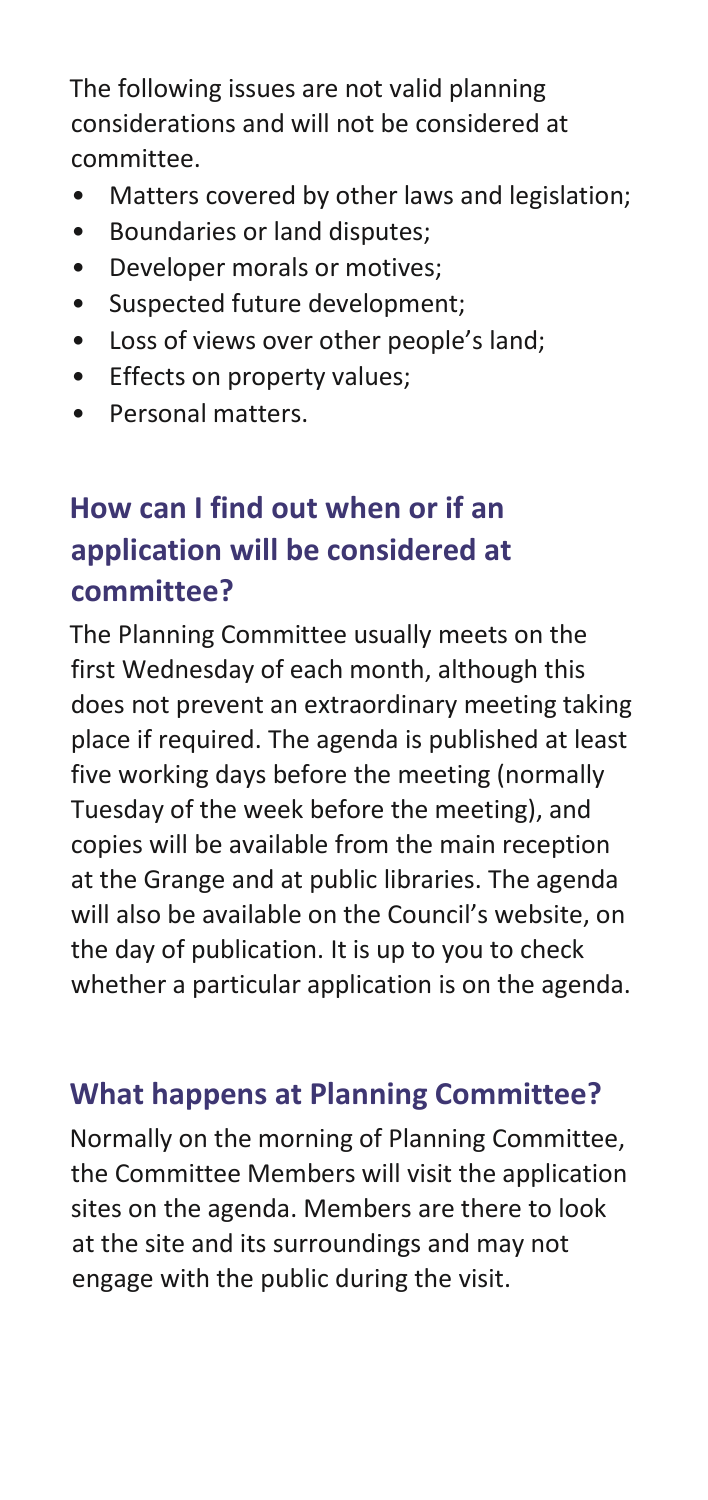During the committee meeting, Planning Officers will present their reports to the Planning Committee. This normally consists of a short presentation outlining the main considerations, any issues and their recommendation. After each presentation, members of the public can speak for or against the application in the following order:

- Objectors (5 minutes)
- Applicant/agent or supporters (5 minutes)
- Local Parish/Town Council (5 minutes)
- National/Statutory bodies (5 minutes per body)

Members will then debate the merits of the application, weighing up the proposal and any issues, and a decision is made whether to approve or refuse an application. Each decision is made on a majority basis, with the Chairman casting the deciding vote in the event of a tie.

#### **Can I speak at Planning Committee?**

If you would like to speak at Planning Committee you must register in advance. You can do this by contacting the Democratic Services Officer for the committee, Caroline Evans (email: caroline.evans@eastcambs.gov.uk) by 10am the day before the meeting.

**N.B. If more than one person wishes to speak for or against an application the allocated time may be split between them.** 

#### LATE SUBMISSIONS

Late submissions of additional/ supporting information and comments for officers and Councillors can only be accepted up until 48 hours before the relevant Planning Committee meeting (usually 2pm on the Monday for a Wednesday meeting). Any submissions received after this will not be considered by the Planning Committee.